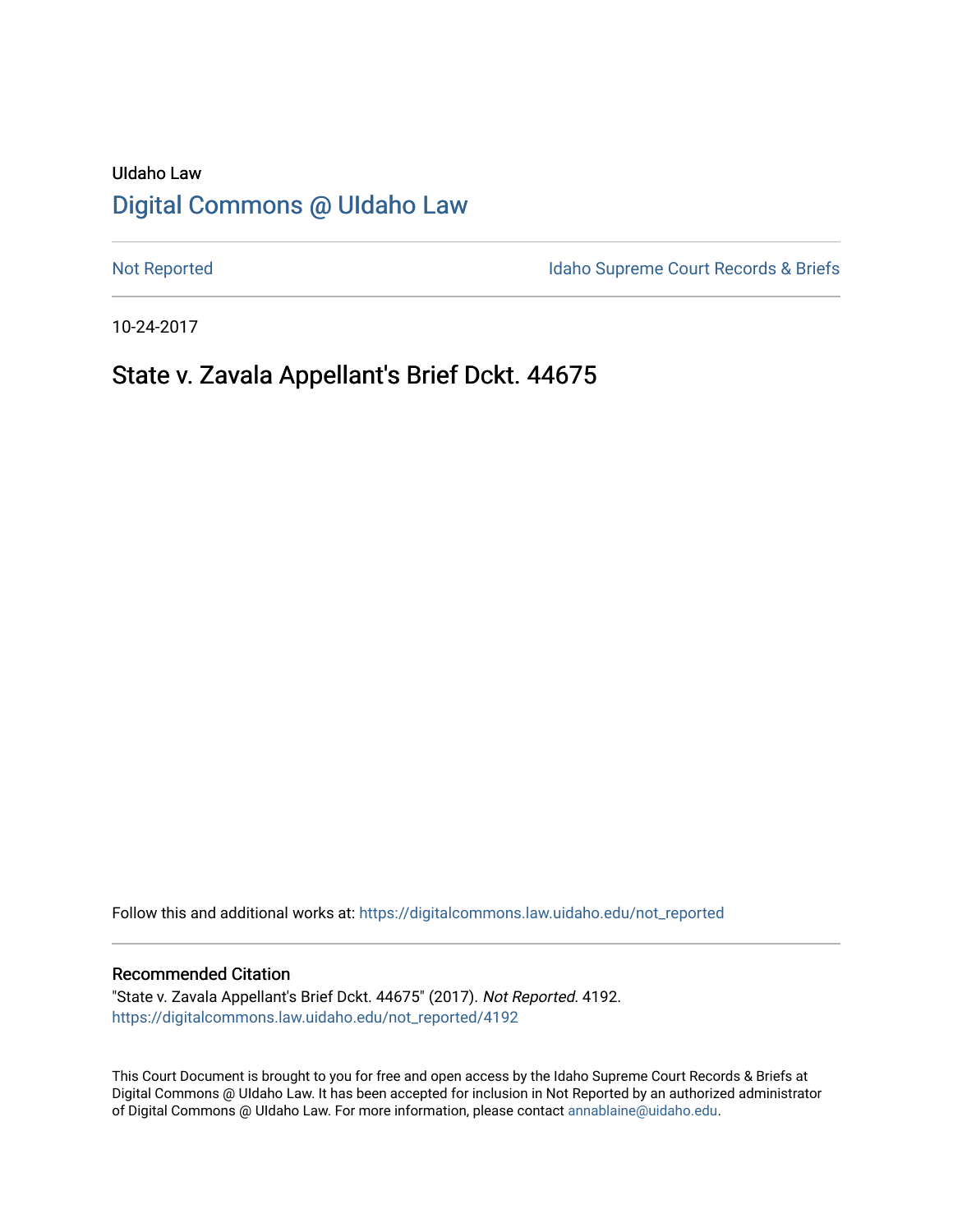#### **IN THE SUPREME COURT OF THE STATE OF IDAHO**

| <b>STATE OF IDAHO,</b>       |              |
|------------------------------|--------------|
|                              | <b>NO.44</b> |
| <b>Plaintiff-Respondent,</b> |              |
|                              | ADA C        |
| v.                           | NO. CI       |
|                              |              |
| PATRICK ANTHONY ZAVALA,      |              |
|                              |              |
| Defendant-Appellant.         |              |
|                              |              |
|                              |              |

**) NO. 44675 ) ADA COUNTY v. ) NO. CR-FE-2015-15435**

### **BRIEF OF APPELLANT** \_\_\_\_\_\_\_\_\_\_\_\_\_\_\_\_\_\_\_\_\_\_\_\_

### **APPEAL FROM THE DISTRICT COURT OF THE FOURTH JUDICIAL DISTRICT OF THE STATE OF IDAHO, IN AND FOR THE COUNTY OF ADA**

\_\_\_\_\_\_\_\_\_\_\_\_\_\_\_\_\_\_\_\_\_\_\_\_

**HONORABLE LYNN G. NORTON District Judge** \_\_\_\_\_\_\_\_\_\_\_\_\_\_\_\_\_\_\_\_\_\_\_\_

**ERIC D. FREDERICKSEN KENNETH K. JORGENSEN State Appellate Public Defender Deputy Attorney General I.S.B. #6555 Criminal Law Division**

**ANDREA W. REYNOLDS Boise, Idaho 83720-0010 Deputy State Appellate Public Defender (208) 334-4534 I.S.B. #9525 322 E. Front Street, Suite 570 Boise, Idaho 83702 Phone: (208) 334-2712 Fax: (208) 334-2985 E-mail: documents@sapd.state.id.us**

**ATTORNEYS FOR ATTORNEY FOR DEFENDANT-APPELLANT PLAINTIFF-RESPONDENT**

**P.O. Box 83720**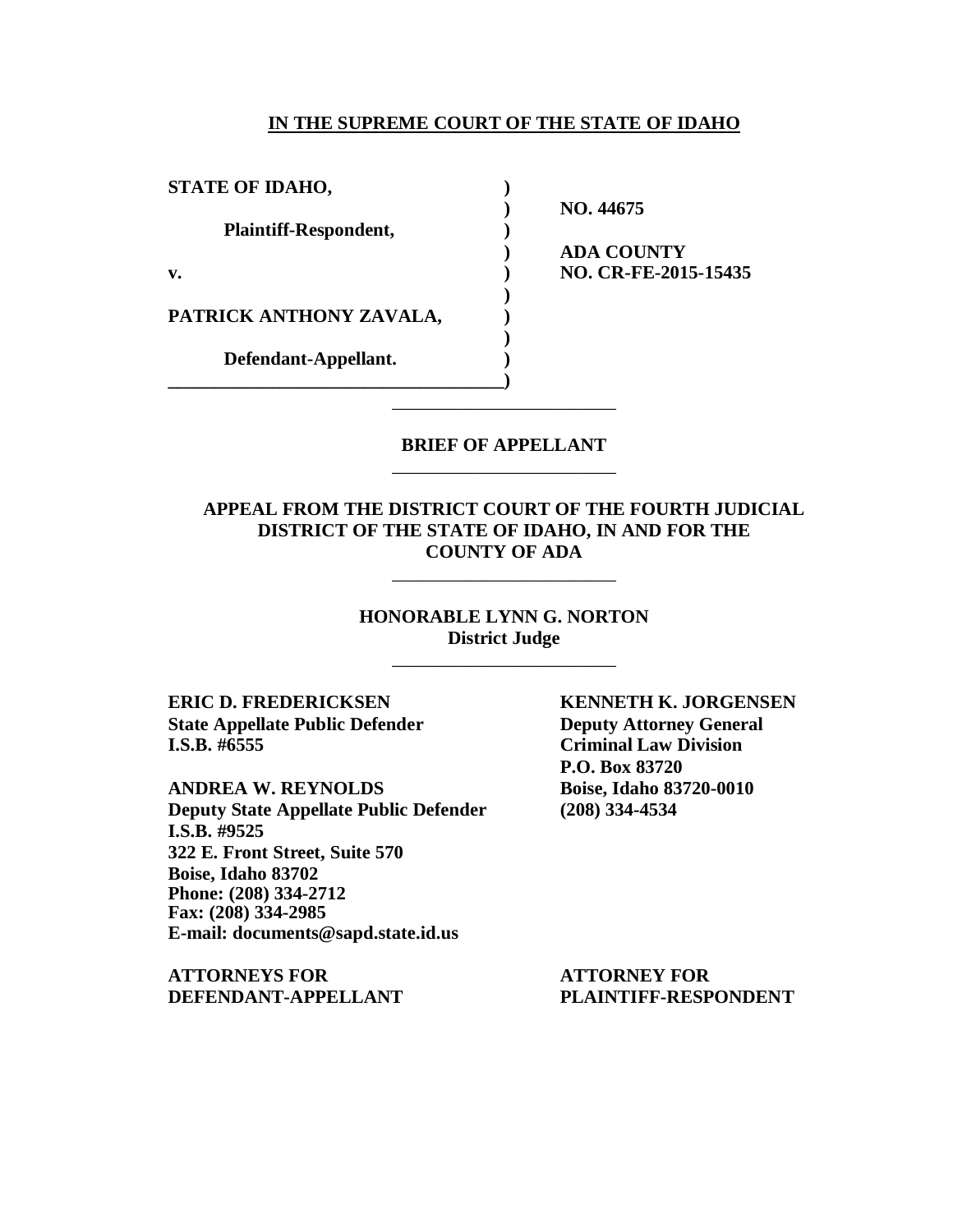# **TABLE OF CONTENTS**

# **PAGE**

| <b>Statement of Facts and</b>                                                                                                                                                            |
|------------------------------------------------------------------------------------------------------------------------------------------------------------------------------------------|
|                                                                                                                                                                                          |
|                                                                                                                                                                                          |
| The Prosecutor Committed Misconduct, Rising To The Level Of<br>Fundamental Error, When, In His Rebuttal Closing Argument,<br>He Falsely Stated It Was "Untrue" That The State Offered To |
|                                                                                                                                                                                          |
|                                                                                                                                                                                          |
| C. The Prosecutor's Statement Plainly Constituted Misconduct And                                                                                                                         |
|                                                                                                                                                                                          |
|                                                                                                                                                                                          |
|                                                                                                                                                                                          |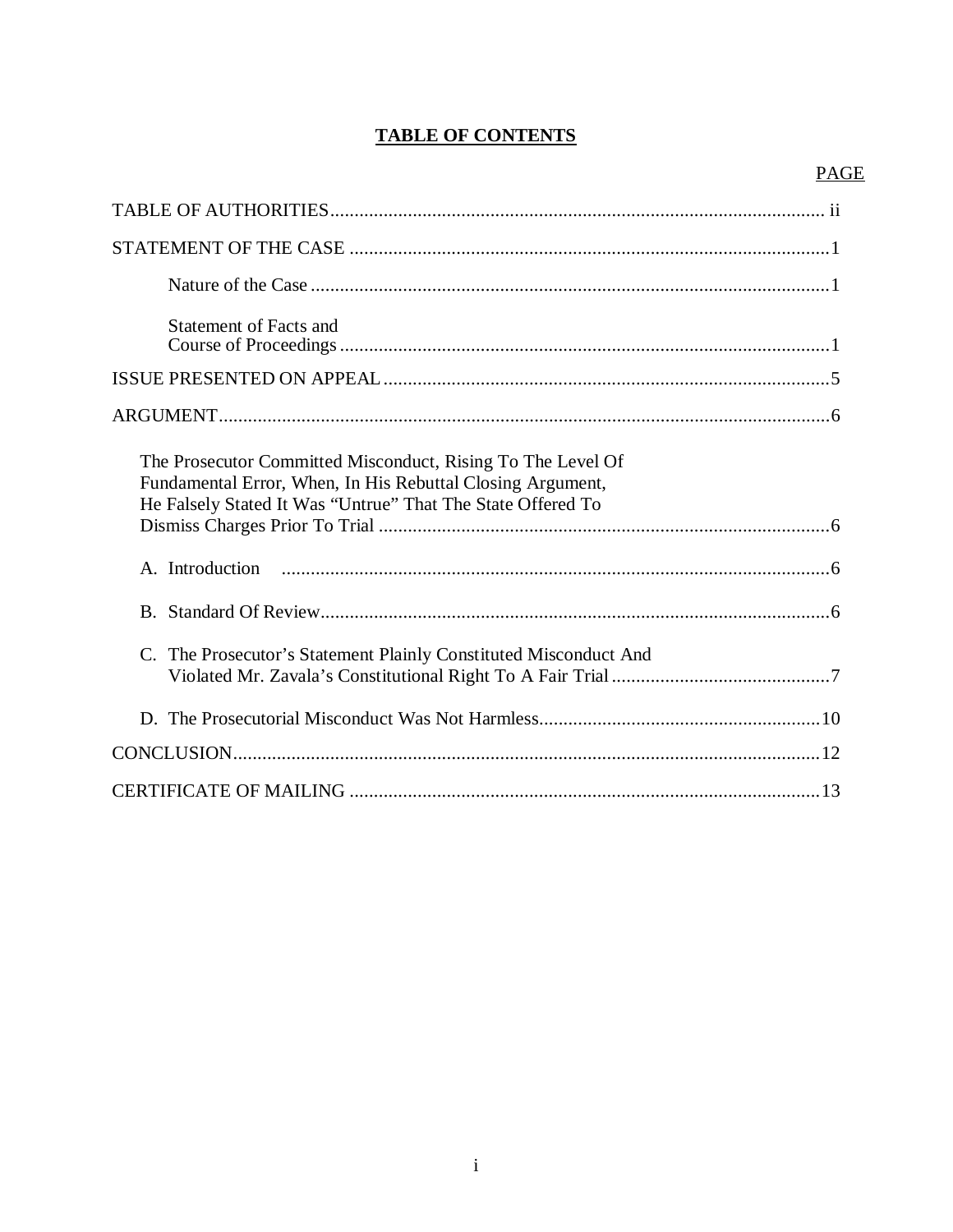# **TABLE OF AUTHORITIES**

# Cases

| <b>Stattues</b>                  |
|----------------------------------|
|                                  |
| Rules                            |
|                                  |
| <b>Constitutional Provisions</b> |
|                                  |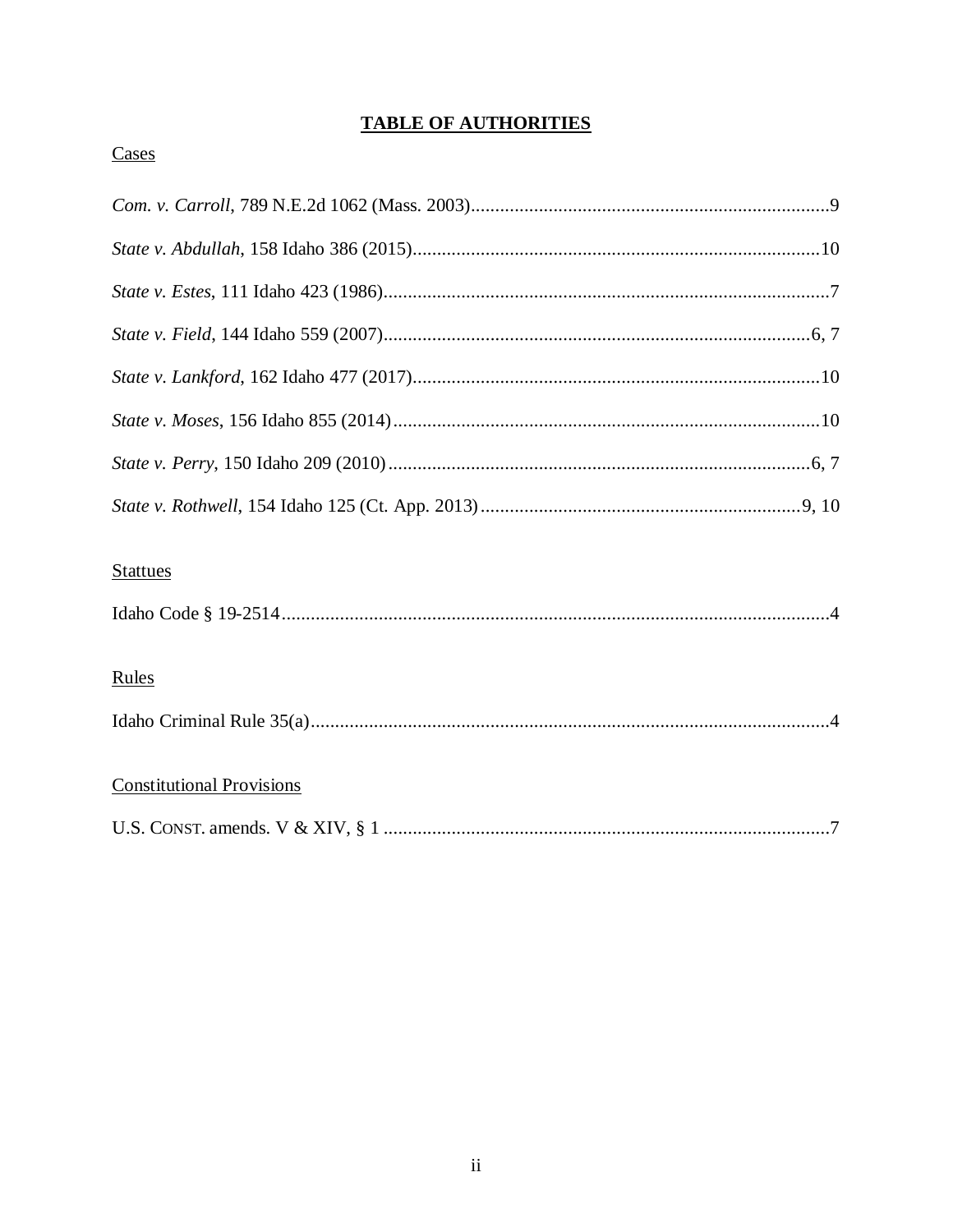#### STATEMENT OF THE CASE

#### Nature of the Case

Patrick Anthony Zavala was shot eleven times by a police officer after he fled from a vehicle that was stopped for driving without illuminated headlights. Mr. Zavala was convicted of unlawful possession of a firearm, assault on a law enforcement officer with a use of a deadly weapon enhancement, and two counts of resisting or obstructing an officer. He was found to be a persistent violator, and was sentenced to an aggregate unified term of 30 years, with 20 years fixed. He appeals from his judgment of conviction, arguing the prosecutor committed misconduct, rising to the level of fundamental error, when, in his rebuttal closing argument, he falsely stated it was "untrue" that the State offered to dismiss charges against him prior to trial.

#### Statement of Facts and Course of Proceedings

On October 25, 2015, Officer Jordan McCarthy pulled a vehicle over for failing to come to a complete stop and failing to signal after leaving a parking lot. (Tr., p.290, L.14 – p.291, L.23.) As he was exiting his patrol car, Officer McCarthy saw a man later determined to be Mr. Zavala open the driver's side door of the stopped vehicle, and run away. (Tr., p.293, L.4 – p.294, L.11.) Officer McCarthy did not run after Mr. Zavala. (Tr., p.294, Ls.21-22.) He testified Mr. Zavala did not threaten him, but seemed motivated "[t]o get away." (Tr., p.310, Ls.10-21.)

The next night, Officer McCarthy and two other officers stopped a vehicle in the same general area for driving without illuminated headlights. (Tr., p.295, L.13 – p.296, L.14, p.316, Ls.13-19.) Mr. Zavala was the passenger in that vehicle and ran away before the officers approached. (Tr., p.298, Ls.4-21, p.317, Ls.18-21.) The officers observed Mr. Zavala carrying a pistol in his right hand, and a soda bottle in his left hand. (Tr., p.298, L.23 – p.299, L.2, p.319,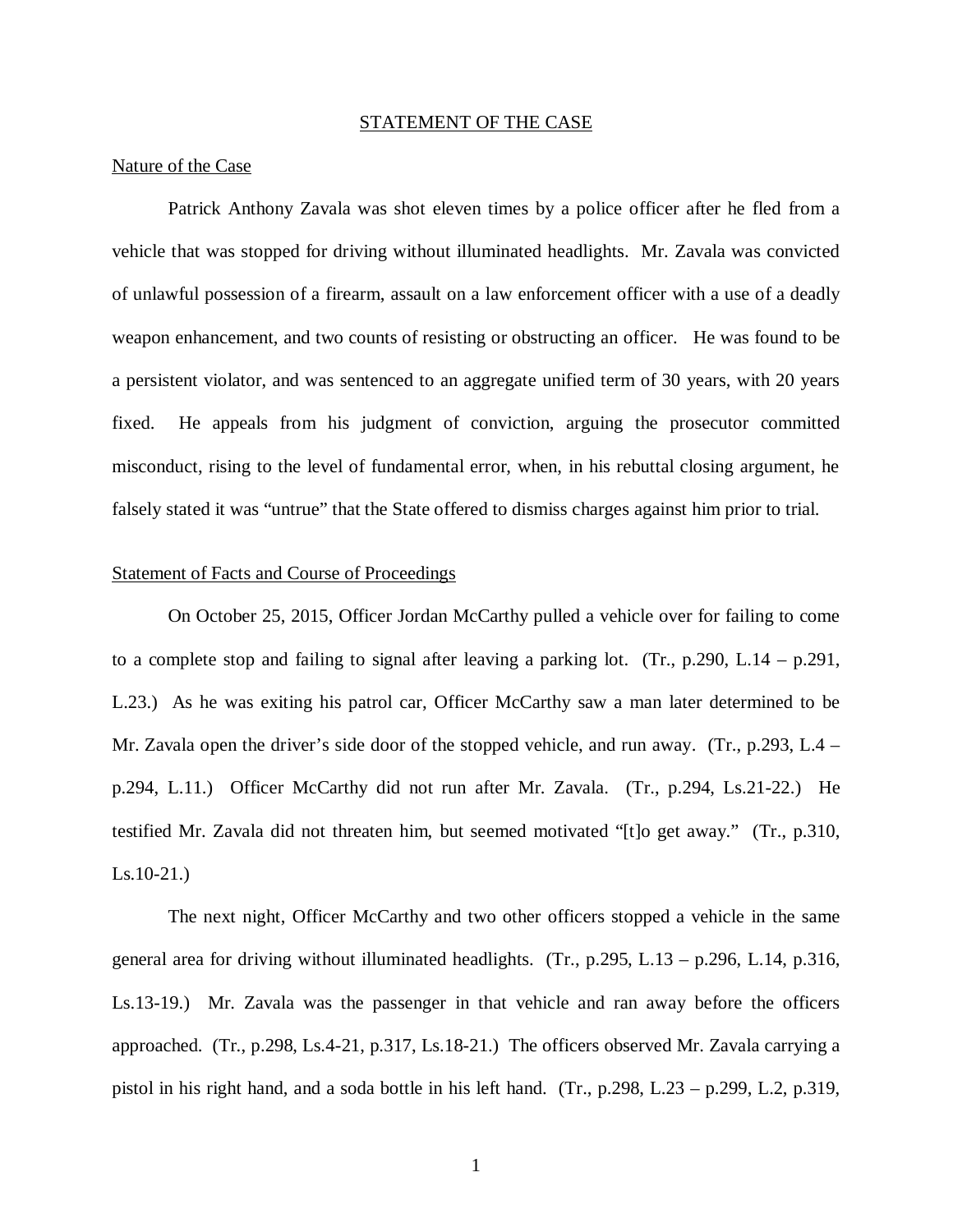Ls.9-11.) Two officers ran after Mr. Zavala, yelling at him multiple times to "[d]rop the gun." (Tr., p.302, Ls.6-19, p.319, Ls.2-8.) Officer McCarthy testified Mr. Zavala continued to run away and "never even turned around." (Tr., p.303, Ls.3-7.) At one point, Mr. Zavala fell down, but he "immediately got back up and continued  $[$  to run $] \ldots$ ." (Tr., p.323, Ls.4-9.)

The officers saw Mr. Zavala run down an alley, but did not follow him until they heard shots fired. (Tr., p.304, L.17 – p.305, L.5, p.323, L.22 – p.324, L.9.) Officer McCarthy testified he "didn't know who was shooting or what was being shot." (Tr., p.306, Ls.2-5.) Unbeknownst to anyone, Officer Adam Crist had responded to the area of the traffic stop, and observed multiple patrol cars. (Tr., p.417, Ls.4-11, p.418, Ls.6-10.) He did not communicate with dispatch or any of the officers on scene, but began pursuing Mr. Zavala on his own. (Tr., p.445, L.23 – p.446, L.3.) Officer Crist followed Mr. Zavala in his patrol car, then parked his car in a parking lot near the end of an alley, and exited with his gun drawn. (Tr., p.421, Ls.4-18.) Officer Crist stood near a six-foot wooden fence. (State's Exs. 4c, 5; Tr., p.423, Ls.9-14, p.424, Ls.14-17, p.427, Ls.14-17.) He testified he expected Mr. Zavala to come over the fence based on the sounds he heard. (Tr., p.425, L.24 – p.426, L.10.) He turned on his flashlight and "put it against my chest, so if the subject did jump over the fence, or before he jumped over the fence, he wouldn't see where my flashlight was, so that I would have the element of surprise as well as to be able to not be seen before I wanted to be seen." (Tr., p.425, Ls. 18-23.)

Officer Crist heard Mr. Zavala hit the fence, and then saw Mr. Zavala's hands on top of the fence. He testified:

- A. So when he hits the fence, he puts his hands up on top of the fence, and as he does this, I can see both hands clearly, and his left hand is clear. There's nothing inside his hand. In the right hand, he's holding a semiautomatic pistol with a chrome or silver slide.
- Q. Okay. What did he do next?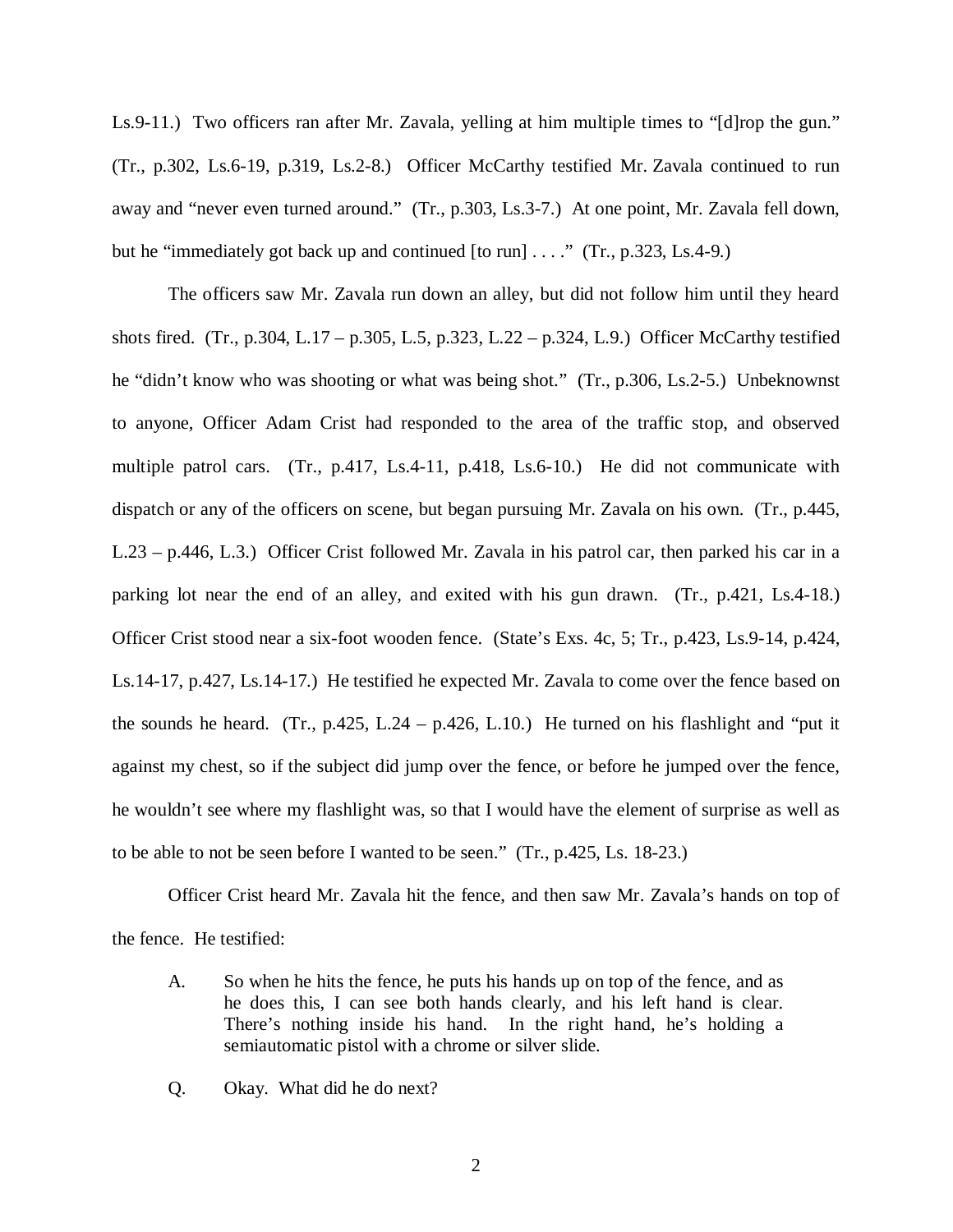A. He then jumped up onto the fence and rested his belly at his waist on top of the fence and began to – he was looking straight ahead as if the next place he was going to run to. He began to bend over at the waist and his butt started to come up, but he's still looking straight ahead.

(Tr., p.427, L.21 – p.428, L.8.) Officer Crist testified he shined his flashlight at Mr. Zavala and said, "You drop the gun." (Tr., p.429, Ls.1-11.) He testified Mr. Zavala "immediately looked at me and immediately pointed the gun directly at me." (Tr., p.430, Ls.14-17.) He testified he felt threatened and thought Mr. Zavala "was going to shoot me." (Tr., p.431, Ls.15-20.)

Officer Crist shot at Mr. Zavala eleven times, from a distance of approximately 25 feet, striking him once in the leg. (Tr., p.432, Ls.19-24, p.444, Ls.9-10.) Mr. Zavala, on the other side of the fence, shot himself accidentally in the hand, and Officer Crist fired at Mr. Zavala again, through the fence. (Tr., p.383, Ls.2-6, p.433, L.20 – p.431, L.6.) The two recordings of the incident reflect that Officer Crist began shooting at Mr. Zavala before he finished saying, "Put the gun down." (State's Ex. 10, at 1:05-1:14; Defendant's Ex. A at 1:10-1:19.) Officer Crist acknowledged on cross-examination that he did not believe Mr. Zavala knew he was there before he shined his flashlight at him. (Tr., p.442, Ls.12-18.) He also acknowledged that, per department policy, a police officer is only permitted to use deadly force "if you are in fear of yourself, of imminent danger for life of yourself or others." (Tr., p.447, Ls.14-17.)

After the shots were fired, Officers McCarthy and Green found Mr. Zavala bleeding from his hand and "pretty profusely" from his right leg. (Tr., p.307, Ls.7-24. p.308, Ls.23-24, p.325, Ls.9-13.) Officer McCarthy testified Mr. Zavala "did what we asked him to do," and was taken into custody. (Tr., p.308, Ls.5-11.) Officer McCarthy acknowledged on cross-examination that he was never threatened by Mr. Zavala, and believed Mr. Zavala's intention was to get away. (Tr., p.312, Ls.9-13.)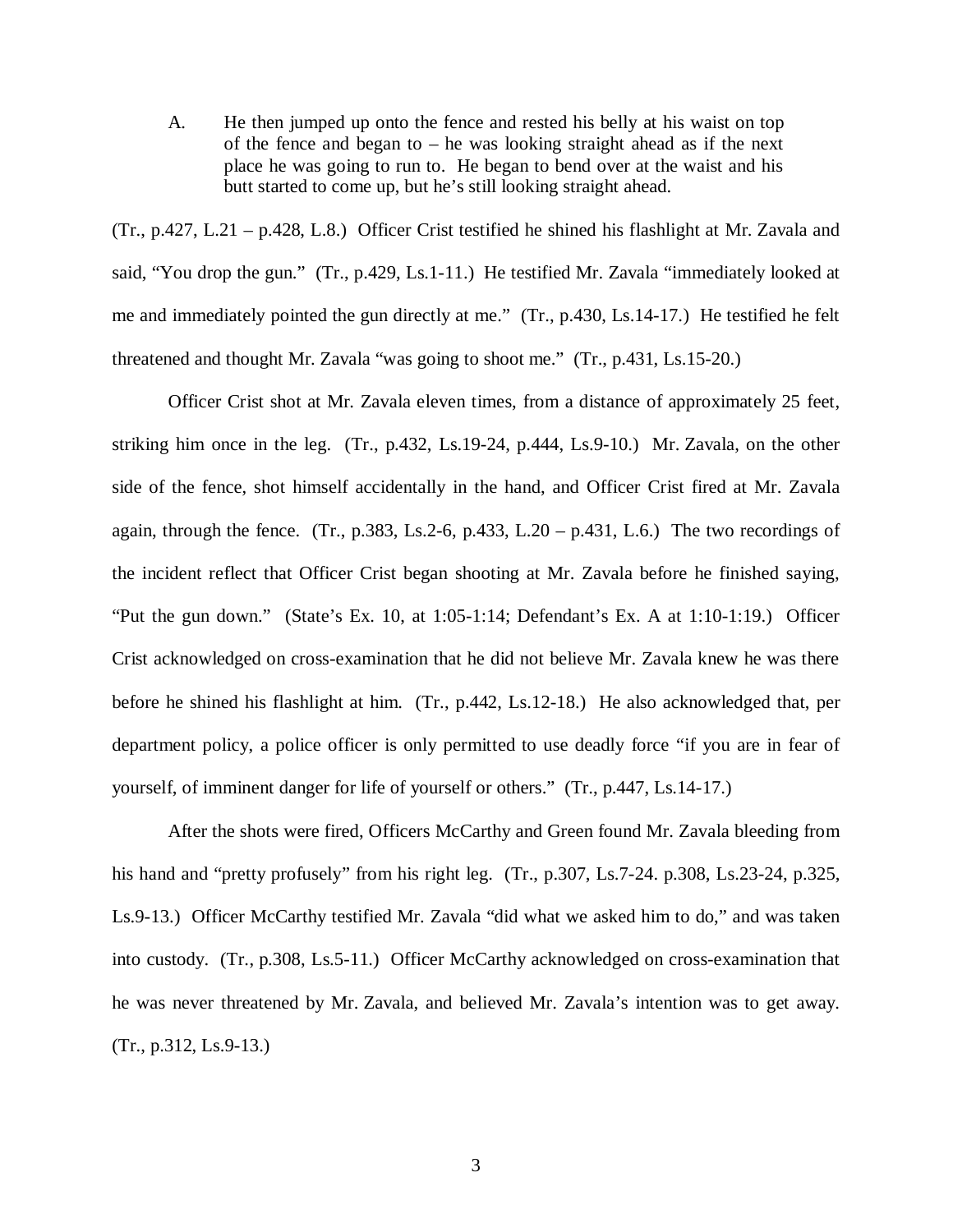Mr. Zavala was charged by Information, and subsequently Amended Information, with unlawful possession of a firearm, aggravated assault on a law enforcement officer with a use of a deadly weapon enhancement, and two counts of resisting or obstructing an officer. (R., pp.74- 75, 221-23.) The State filed an Information Part II alleging Mr. Zavala was a persistent violator within the meaning of Idaho Code § 19-2514. (R., pp.95-97.) Prior to trial, the district court granted Mr. Zavala's request to represent himself, appointing the public defender as standby counsel. (R., p.105.) The district court re-appointed the public defender to represent Mr. Zavala, and then again allowed Mr. Zavala to represent himself. (R., pp.126, 156.) The case proceeded to trial, with Mr. Zavala representing himself. (R., pp.242-79.)

The jury found Mr. Zavala guilty of assault on a law enforcement officer with a use of a deadly weapon enhancement and two counts of resisting or obstructing an officer. (Tr., p.613, Ls.7-24.) Mr. Zavala then proceeded to trial on the charge of unlawful possession of a firearm, this time represented by counsel, and was found guilty. (Tr., p.648, Ls.3-14.) The jury then found Mr. Zavala guilty of being a persistent violator. (Tr.,  $p.659$ , L.12 –  $p.660$ , L.15.) The district court sentenced Mr. Zavala to an aggregate unified term of 30 years, with 20 years fixed. (Tr., p.720, L.23 – p.721, L.18.) The judgment of conviction was entered on November 21, 2016, and Mr. Zavala filed a timely notice of appeal on December 6, 2016. (R., pp.340-45, 346- 49.) On January 27, 2017, Mr. Zavala filed a motion pursuant to Idaho Criminal Rule 35(a) to correct an illegal sentence. (R., pp.369-99.) The district court denied Mr. Zavala's Rule 35 motion. (R., pp.519-24.)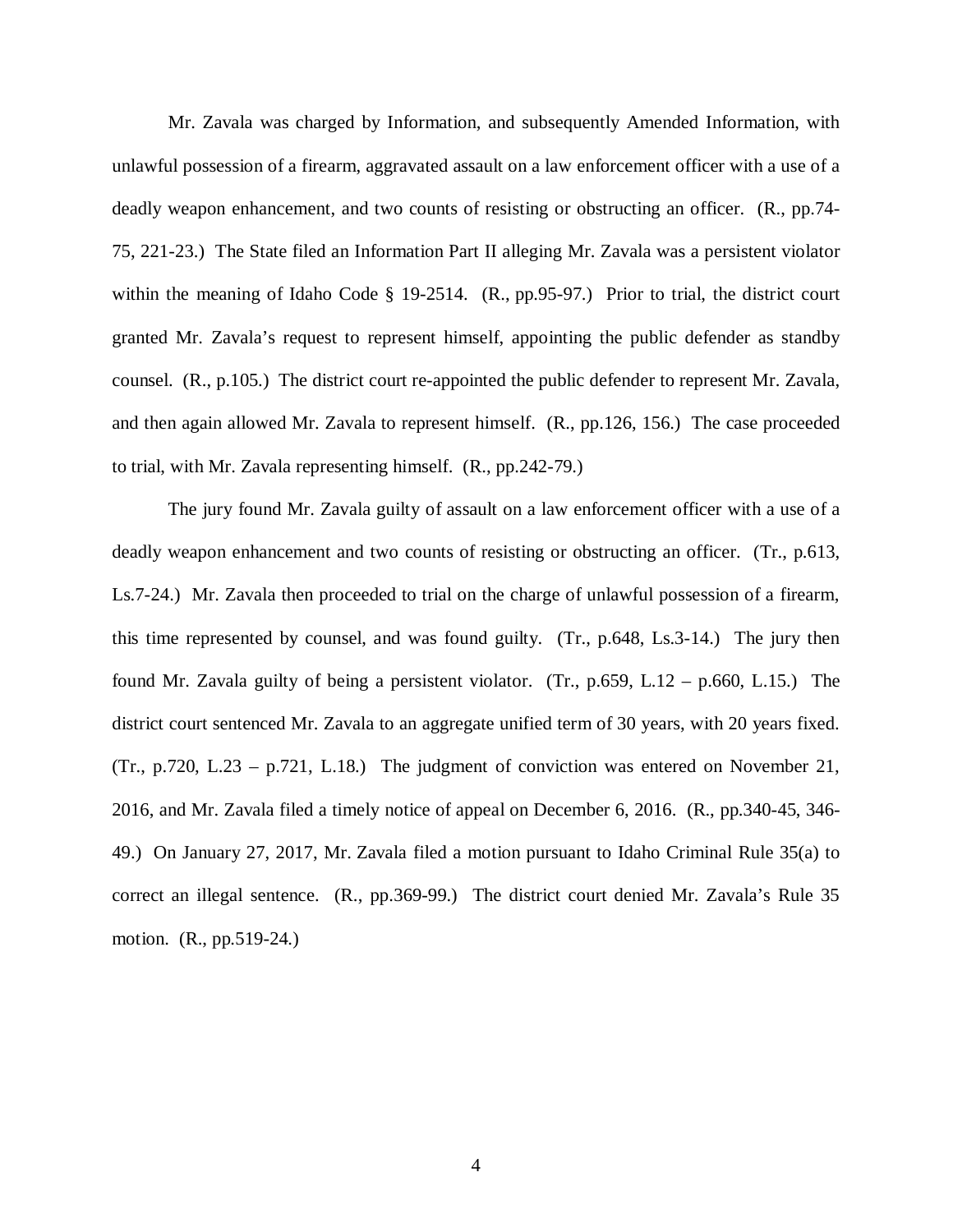# ISSUE

Did the prosecutor commit misconduct, rising to the level of fundamental error, when, in his rebuttal closing argument, he falsely stated it was "untrue" that the State offered to dismiss charges against Mr. Zavala prior to trial?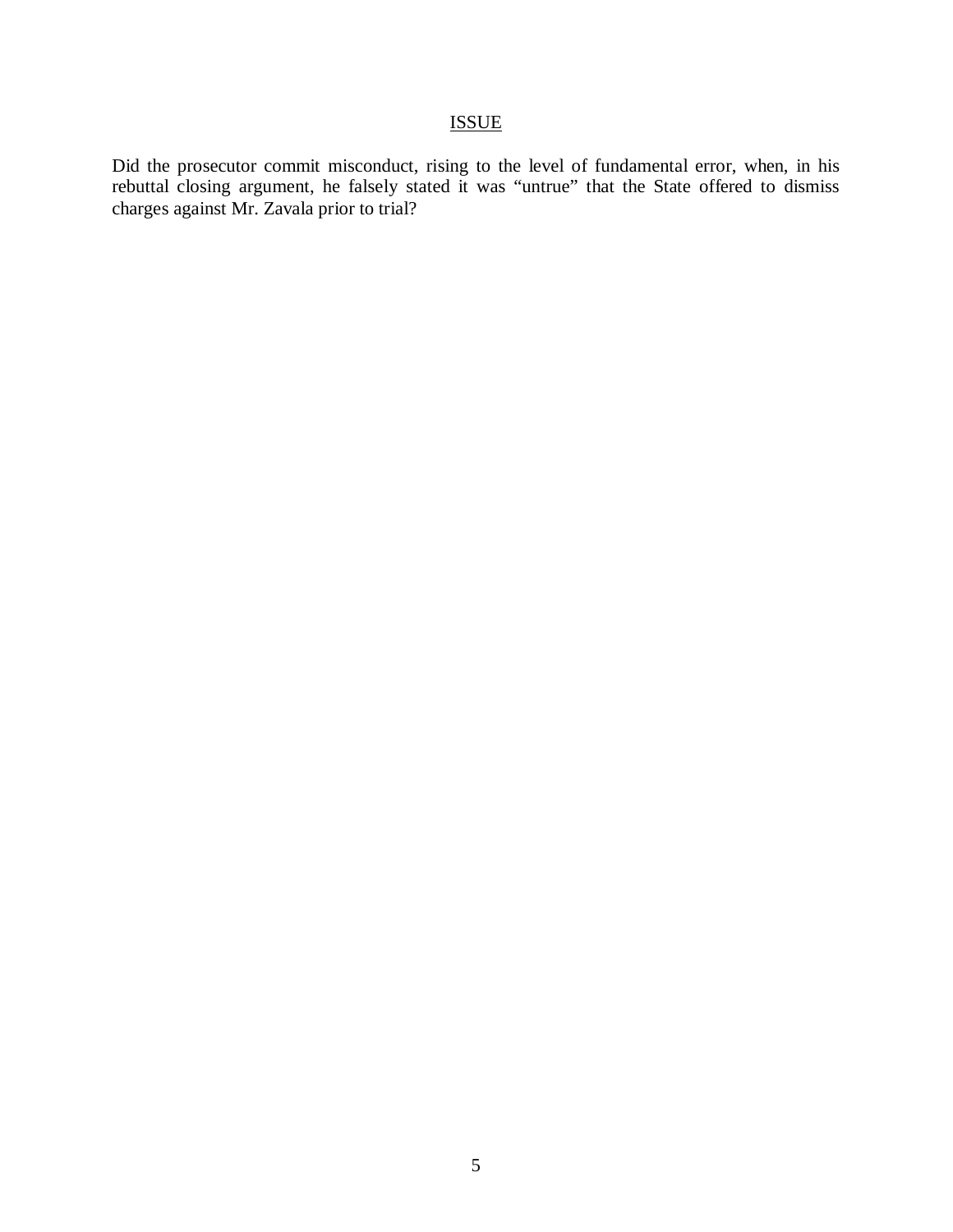#### ARGUMENT

## The Prosecutor Committed Misconduct, Rising To The Level Of Fundamental Error, When, In His Rebuttal Closing Argument, He Falsely Stated It Was "Untrue" That The State Offered To Dismiss Charges Prior To Trial

#### A. Introduction

Mr. Zavala's unwaived constitutional right to a fair trial was violated when the prosecutor stated, in his rebuttal closing argument, that it was "untrue" that the State offered to "dismiss charges" against him prior to trial. The prosecutor's statement constituted misconduct because, in addition to being false, the district court had granted the State's motion *in limine* to prohibit any reference to pretrial settlement offers, and, at the prosecutor's request, had struck Mr. Zavala's statements referring to a pretrial offer. The prosecutorial misconduct is plain from the record, and Mr. Zavala's failure to object could not have been a tactical decision. The error was not harmless, as this was a close case, and the only count Mr. Zavala contested was the aggravated assault charge, which is the very charge the State offered to dismiss prior to trial. This Court must vacate Mr. Zavala's conviction and remand for a new trial.

#### B. Standard Of Review

"When there is no contemporaneous objection a conviction will be reversed for prosecutorial misconduct only if the conduct is sufficiently egregious so as to result in fundamental error." *State v. Field*, 144 Idaho 559, 571 (2007). An error constitutes fundamental error where it: "(1) violates one or more of the defendant's unwaived constitutional rights; (2) plainly exists (without the need for any additional information not contained in the appellate record, including information as to whether the failure to object was a tactical decision); and (3) was not harmless." *State v. Perry*, 150 Idaho 209, 228 (2010).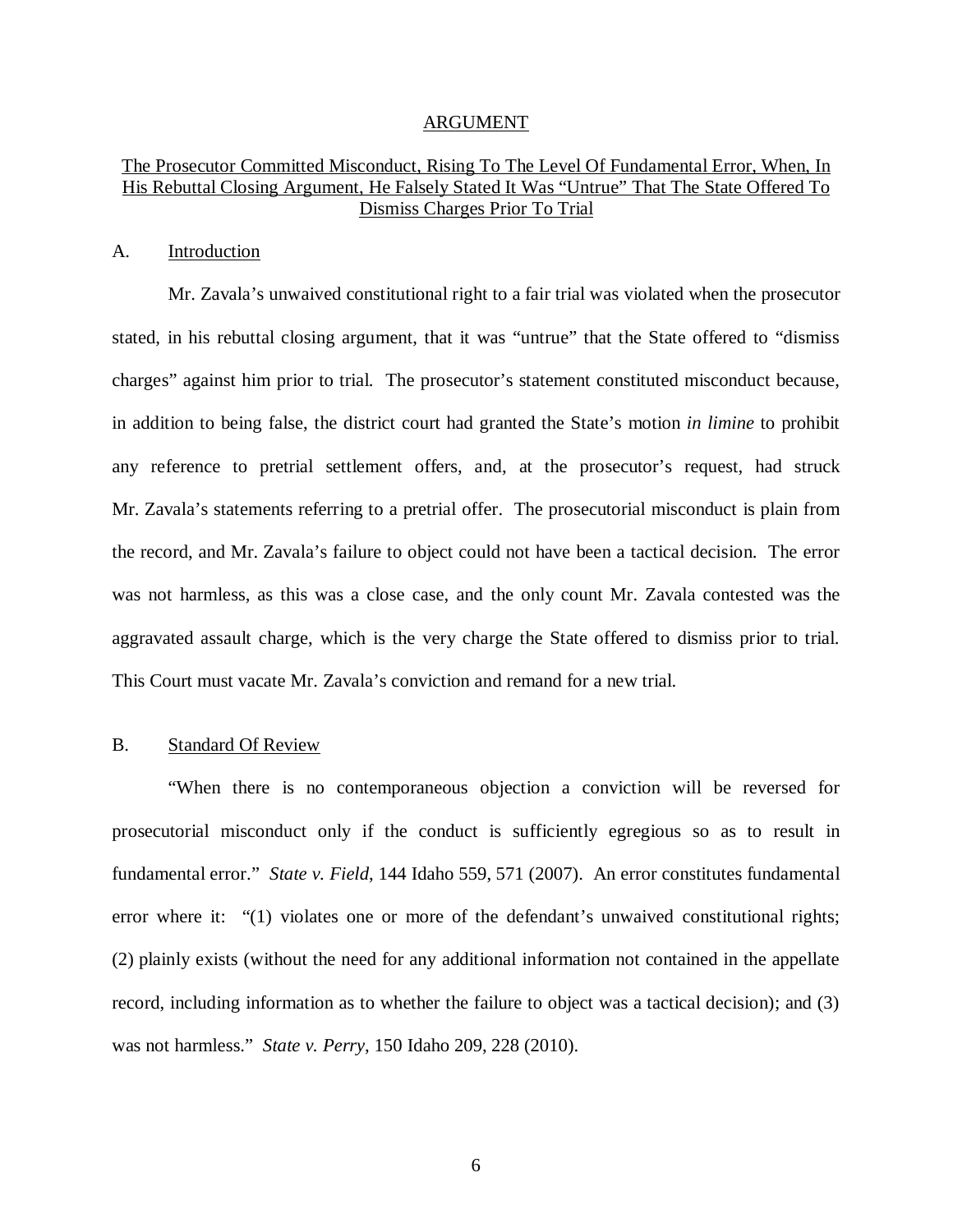# C. The Prosecutor's Statement Plainly Constituted Misconduct And Violated Mr. Zavala's Constitutional Right To A Fair Trial

The Due Process Clause of the United States Constitution guarantees the right to a fair trial in criminal proceedings. U.S. CONST. amends. V & XIV, § 1. "Where a prosecutor attempts to secure a verdict on any factor other than the law as set forth in the jury instructions and the evidence admitted during trial, including reasonable inferences that may be drawn from that evidence, this impacts a defendant's Fourteenth Amendment right to a fair trial." *Perry*, 150 Idaho at 227. The Idaho Supreme Court has recognized that "[w]hile our system of criminal justice is adversarial in nature, and the prosecutor is expected to be diligent and leave no stone unturned, he is nevertheless expected and required to be fair." *Field*, 144 Idaho at 571 (quoting *State v. Estes*, 111 Idaho 423, 427-28 (1986)). Here, the prosecutor's rebuttal closing argument was not fair, and was in no way a permissible commentary on the law and the evidence.

At a pretrial conference, the prosecutor stated on the record that he made a settlement offer to Mr. Zavala, offering to drop the charge of aggravated assault against a law enforcement officer. The prosecutor said:

I did make a settlement offer that I passed to Mr. Zavala through his standby counsel. That offer was to allow Mr. Zavala to plead guilty to the possession of the firearm charge, a persistent violator enhancement, and the state would dismiss the remaining charges. My understanding is that Mr. Zavala has rejected that plea offer. That plea offer expires today, and so my understanding is that he has heard that plea offer and rejected it.

(Tr., p.97, Ls.9-18) Mr. Zavala signed a document acknowledging, and rejecting, the State's settlement offer. (R., p.202.)

Prior to trial, the prosecutor made an oral motion *in limine* "to prohibit any talk of plea agreements, any plea offers that have been made or rejected at any time in this case whether in writing, whether by exhibit or verbally." (Tr., p.132, L.25 – p.133, L.4.) The district court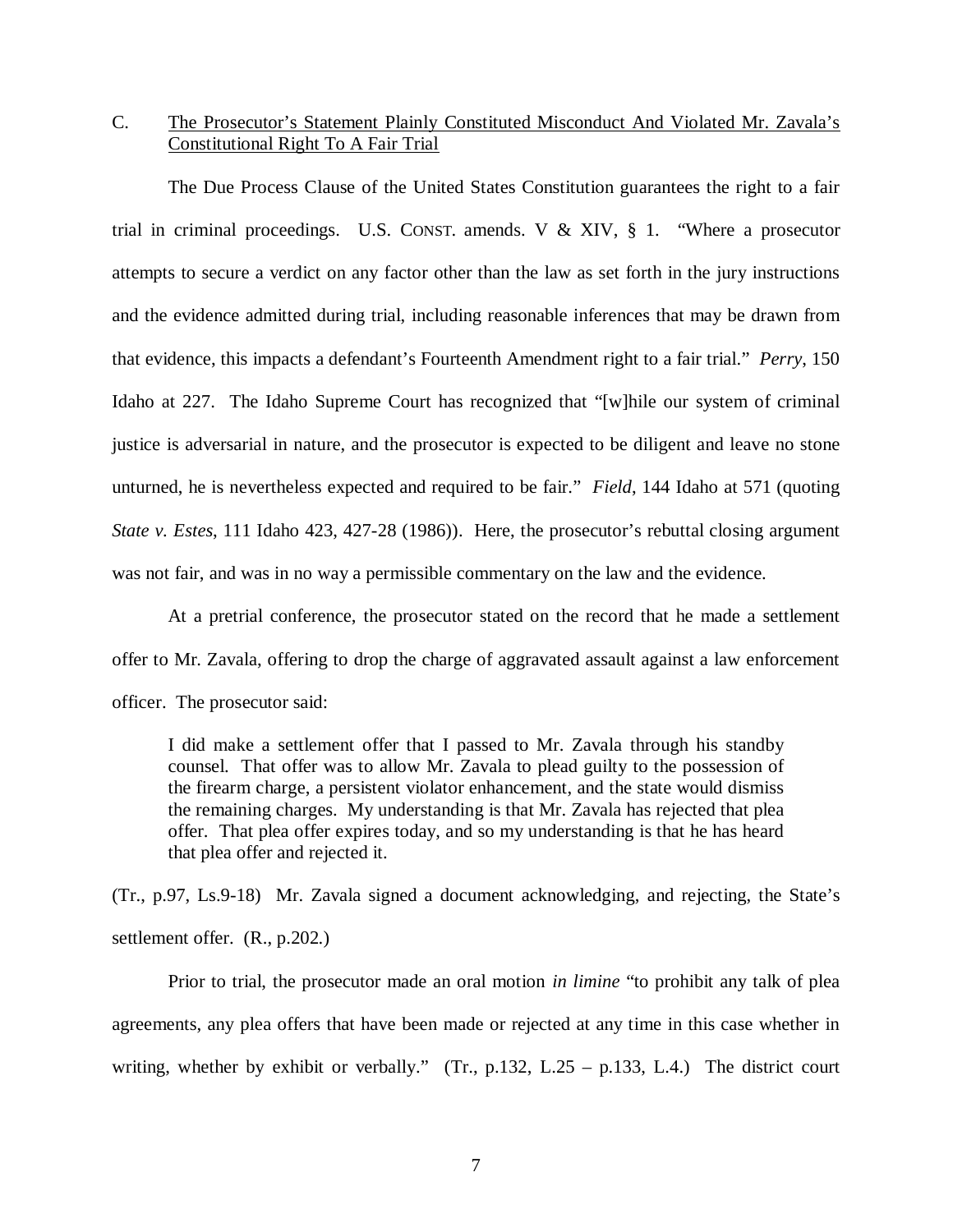granted the prosecutor's motion, explaining to Mr. Zavala that the rejection of any plea offer is "not admissible as to whether you are guilty or not guilty in this particular case, and those are the matters that are before the jury for trial."  $(Tr, p.137, L.22 - p.138, L.1.)$ 

In his closing argument, Mr. Zavala said he would accept full responsibility for what he did, but "[a]s God is my witness, I never threatened him." (Tr., p.568, Ls.19-20.) He said, "My only offense was running from the cops and having that gun . . . ." (Tr., p.568, Ls.20-21.) At the end of his closing argument, Mr. Zavala said, "And I'm not supposed to tell you, but they offered to dismiss the charges." (Tr., p.570, Ls.3-4.) The prosecutor objected, stating, "That is irrelevant and untrue." (Tr., p.570, Ls.5-6.) Mr. Zavala continued, "But I chose to come here and confront them." (Tr., p.570, Ls.7-8.) The prosecutor again objected, and the district court sustained the objection and, at the request of the prosecutor, struck Mr. Zavala's last two sentences. (Tr., p.570, Ls.9-12.) The court explained, "Mr. Zavala's last two sentences . . . are improper argument and are not to be considered by the jury. I'm going to strike his last two sentences and advise the jury they are not to consider those last two sentences of Mr. Zavala's statements." (Tr., p.570, Ls.12-18.) At that point, the prosecutor began his rebuttal argument. He said, "When he says that I'm going to dismiss charges or that I want to put him in prison for life, any of that stuff, that has nothing to do with the case today. It's untrue, and it's unfair of him to say those things in court today, and I ask you not to consider those things." (Tr., p.570, Ls.18-23.)

The prosecutor attempted to secure a verdict in the State's favor by falsely denying that the State offered to dismiss any of the charges against Mr. Zavala prior to trial. The prosecutor's misconduct was two-fold. First, the prosecutor knowingly violated the district court's ruling on the State's motion *in limine* and addressed statements made by Mr. Zavala which had already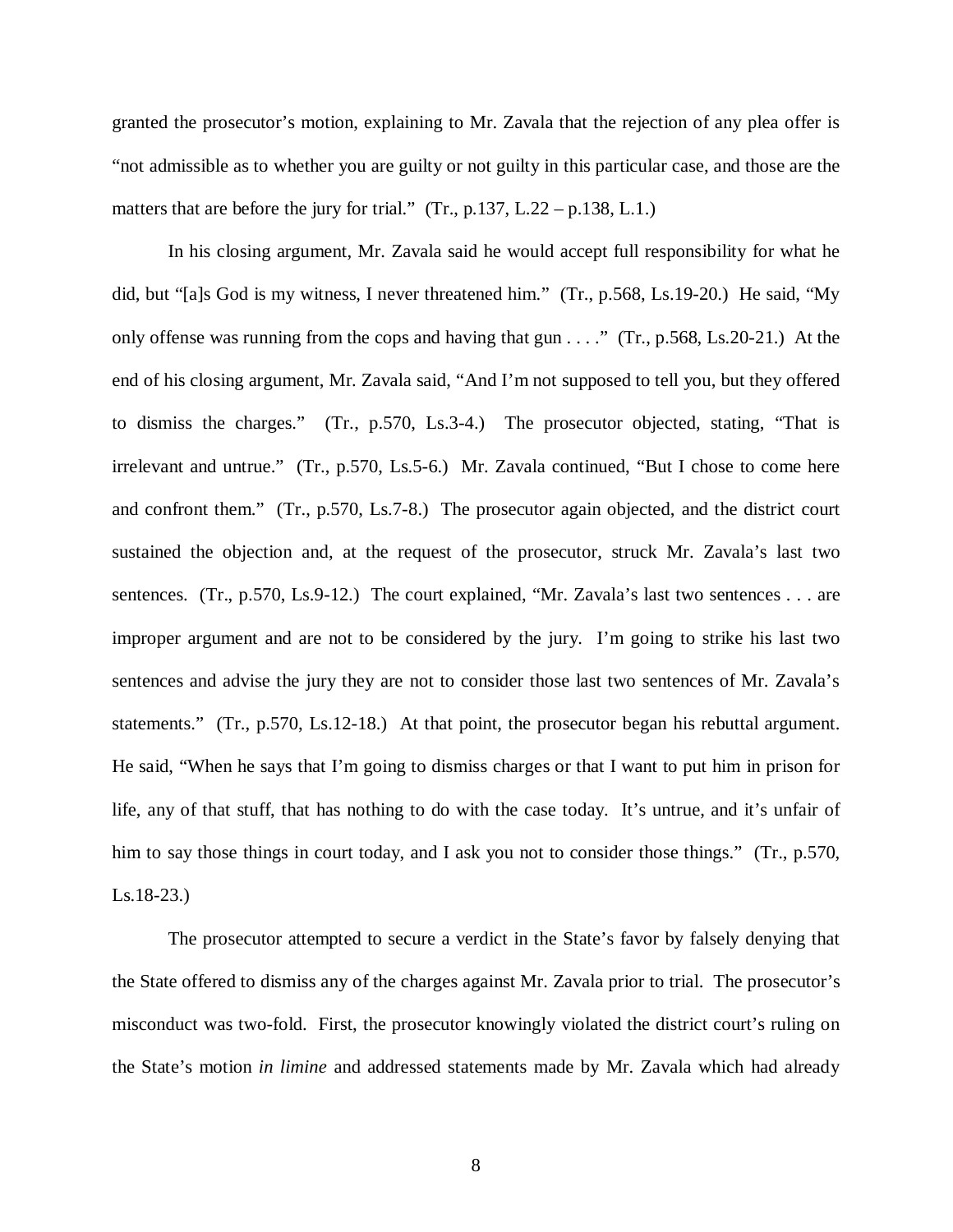been struck at the prosecutor's request. Second, the prosecutor misrepresented the actual procedural history of this case. The prosecutor said it was "untrue" that the State was willing to "dismiss charges" prior to trial. This was plainly false, as the prosecutor *did* offer to dismiss the aggravated assault charge prior to trial. (Tr., p.97, Ls.9-18) By falsely denying that the State offered to dismiss any charges against Mr. Zavala, the prosecutor wanted the jury to believe Mr. Zavala was lying about the pretrial offer, and lying about what occurred between him and Officer Crist. The prosecutorial misconduct is plain from the record, and Mr. Zavala could not possibly have made a tactical decision not to object.

Though neither the Idaho Supreme Court nor the Idaho Court of Appeals has squarely addressed the issue, other courts have made clear that a prosecutor cannot refer in closing argument to a matter that has been excluded from evidence. *See, e.g.*, *Com. v. Carroll*, 789 N.E.2d 1062, 1068 (Mass. 2003) (stating "[a] prosecutor is barred from referring in closing argument to a matter that has been excluded from evidence . . . and a prosecutor should also refrain from inviting an inference from the jury about the same excluded subject matter"). The Idaho Court of Appeals has recognized that "[i]t is impermissible for a party to ask the jury to rely on evidence admitted for a limited purpose as though it had been admitted for all substantive purposes . . . ." *State v. Rothwell*, 154 Idaho 125, 135 (Ct. App. 2013). Surely it is even more impermissible for a party to ask the jury to consider a matter that has been excluded from evidence altogether. Here, the prosecutor chose to comment on a matter that had been excluded from evidence on the State's motion. Mr. Zavala violated the district court's order in referring to the State's pretrial offer, but his statements were struck by the district court. For the prosecutor to refer to the matter in his rebuttal closing argument was improper.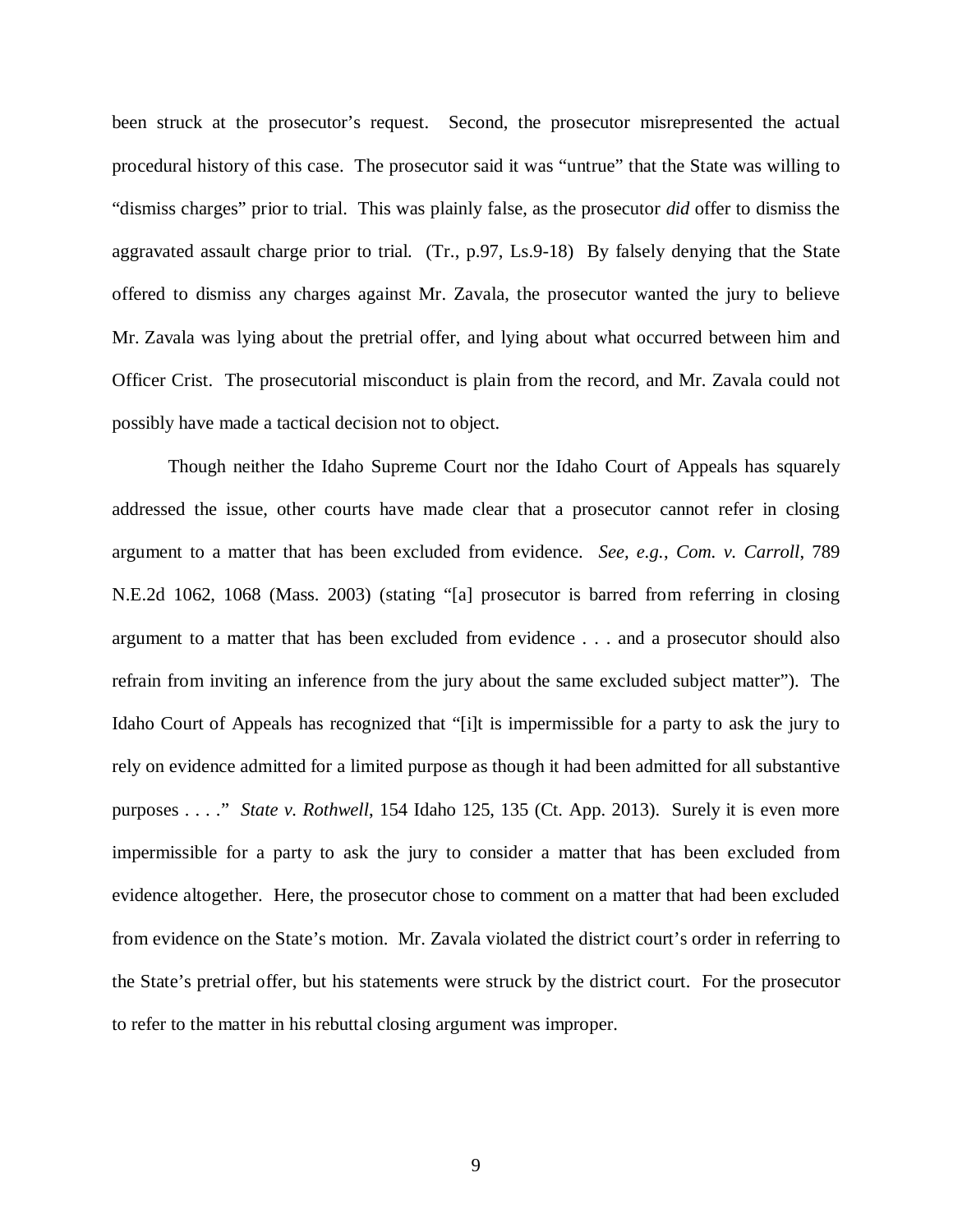Moreover, the prosecutor's comment on the excluded matter was knowingly false. It is clear from the record that the State *did* offer to dismiss the aggravated assault charge against Mr. Zavala prior to trial. The prosecutor mischaracterized the procedural history of the case when he stated Mr. Zavala's reference to an offer to dismiss charges "was untrue." The Idaho Supreme Court has recognized "[i]t is improper to misrepresent or mischaracterize the evidence in closing argument." *State v. Moses*, 156 Idaho 855, 871 (2014) (quoting *Rothwell*, 154 Idaho 125, 133 (Ct. App. 2013)). It must also be improper to misrepresent or mischaracterize the procedural history of a case.

In *Moses*, the Supreme Court held the prosecutor fell short of his duty by misleading the jury as to the terms of a witness' immunity agreement. 156 Idaho at 871; *see also State v. Lankford*, 162 Idaho 477, 399 P.3d 804, 829 (2017) (discussing *Moses*). The prosecutor committed a similar error here by referencing the pretrial settlement offer, but his statement was even more egregious than the statement at issue in *Moses* because the matter was supposed to be excluded altogether. Moreover, the error here was not harmless when viewed in the context of the evidence as a whole. Mr. Zavala did not object to the prosecutor's statement at trial, but surely his failure to object resulted not from a tactical decision, but from his lack of legal knowledge.

#### D. The Prosecutorial Misconduct Was Not Harmless

This Court must vacate Mr. Zavala's conviction and remand this case to the district court for a new trial because the prosecutorial misconduct in this case was egregious and inflammatory, and the prejudice resulting from that misconduct could not have been remedied by a limiting instruction. *See State v. Abdullah*, 158 Idaho 386, 444 (2015) ("[P]rosecutorial misconduct during closing arguments will constitute fundamental error only if the comments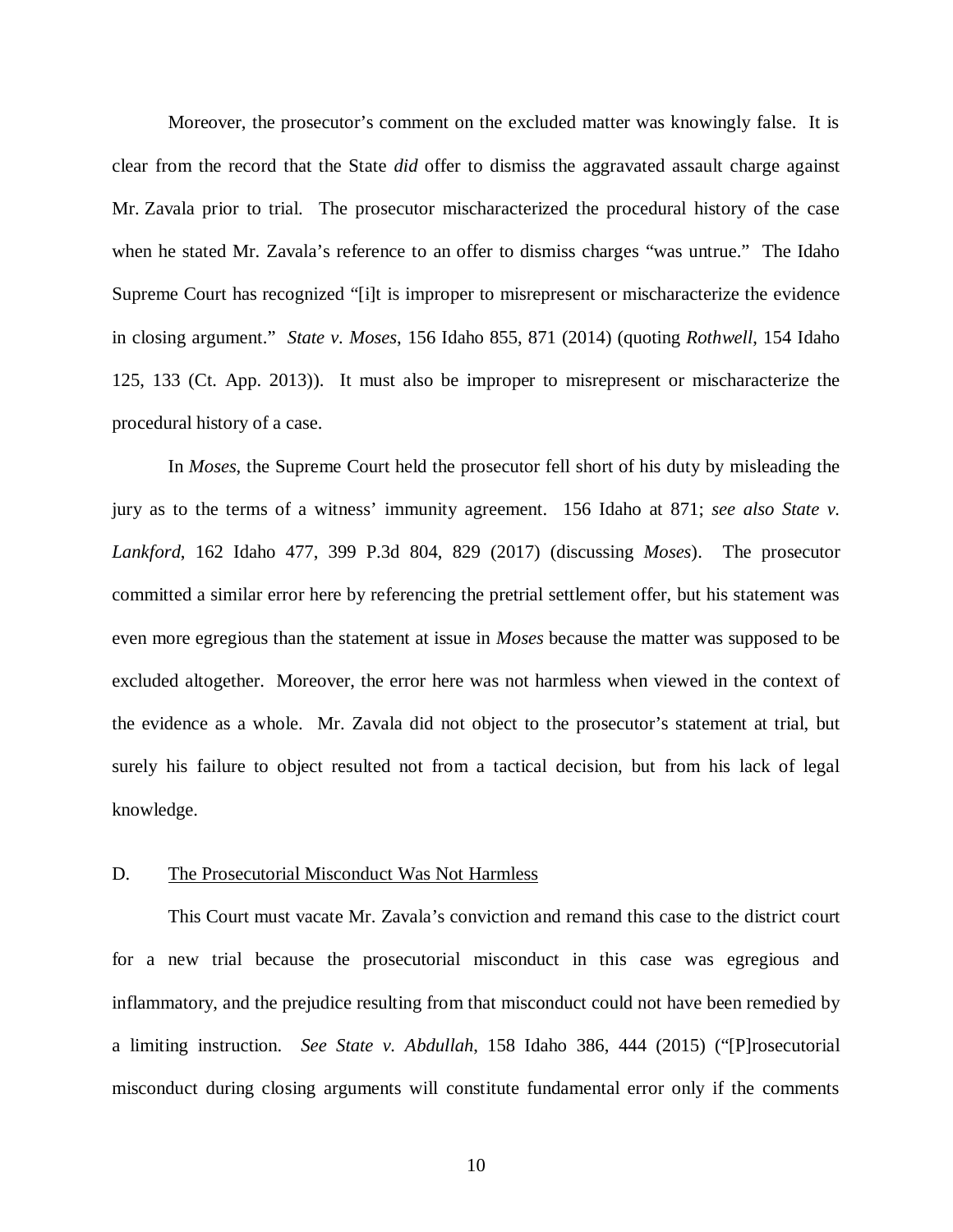were so egregious or inflammatory that any consequent prejudice could not have been remedied by a ruling from the trial court informing the jury that the comments should be disregarded.")

The prosecutor concluded his rebuttal closing argument as follows:

And he told you about those responsibilities, and he told you under oath, and, ladies and gentlemen, if you believe Officer Crist, if you believe he was telling the truth up there, then you have nothing else to do, then you have all of the evidence you need to convict the defendant of aggravated assault on law enforcement. Despite his riotous indignation here in court today, despite his yelling about admitting the mistakes he's made and then admitting none of them, if you believe Officer Crist, then the defendant is guilty beyond a reasonable doubt, and I'd ask you to find him so.

(Tr., p.574, L.16 – p.575, L.2.) The prosecutor was setting up a credibility contest—either the jury believed Officer Crist, and found Mr. Zavala guilty of aggravated assault, or the jury believed Mr. Zavala, and found him not guilty of aggravated assault. The prosecutor set up this credibility contest after telling the jury Mr. Zavala was lying—that his statement about a pretrial offer to dismiss charges was "untrue." This was surely helpful to the State in obtaining a guilty verdict, but wrongfully undermined Mr. Zavala's defense.

In his opening argument, Mr. Zavala admitted he "was at fault for certain things" but denied ever threatening Officer Crist. (Tr., p.286, Ls.12-13.) He told the jury, "My main objective was to run away. I was scared. I'm not going to lie I was scared, and the gun belonged to somebody I know, and I didn't want it to get [taken] away, so I ran with it, but it was never my intention to [assault] anybody. It was never my intention to be aggressive with anybody." (Tr., p.286, Ls.14-19.) Mr. Zavala told this story to the district court and the jury over and over again. The jury may well have believed him, and found him not guilty of aggravated assault, if they had not been told by the prosecutor, in his rebuttal closing argument, that Mr. Zavala was lying. The prosecutor's comments were egregious and inflammatory, could not have been remedied by a limiting instruction, and violated Mr. Zavala's constitutional right to a fair trial.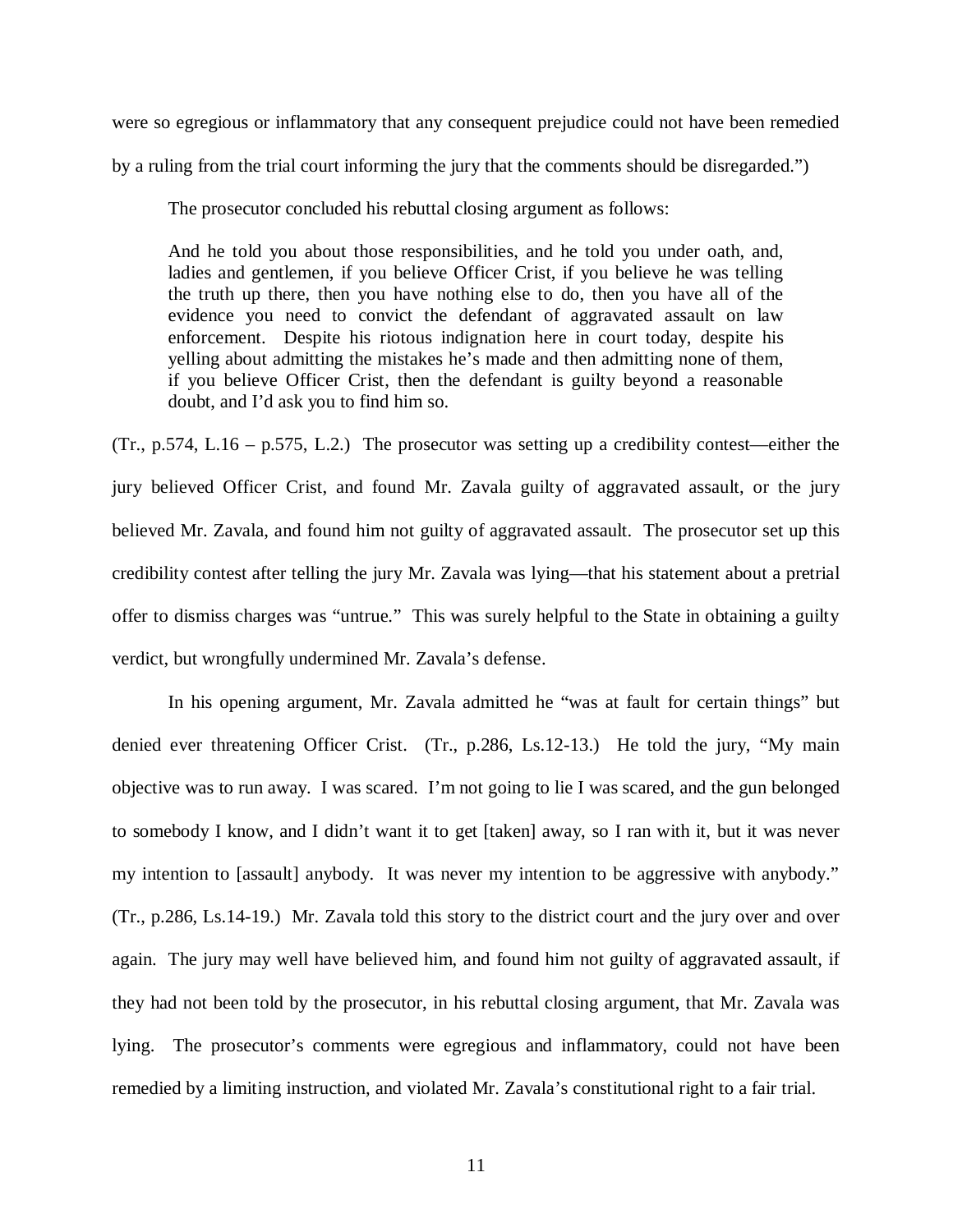# **CONCLUSION**

Mr. Zavala respectfully requests that this Court vacate his judgment of conviction and remand this case to the district court for further proceedings.

DATED this 24<sup>th</sup> day of October, 2017.

 $\frac{1}{s}$ 

ANDREA W. REYNOLDS Deputy State Appellate Public Defender